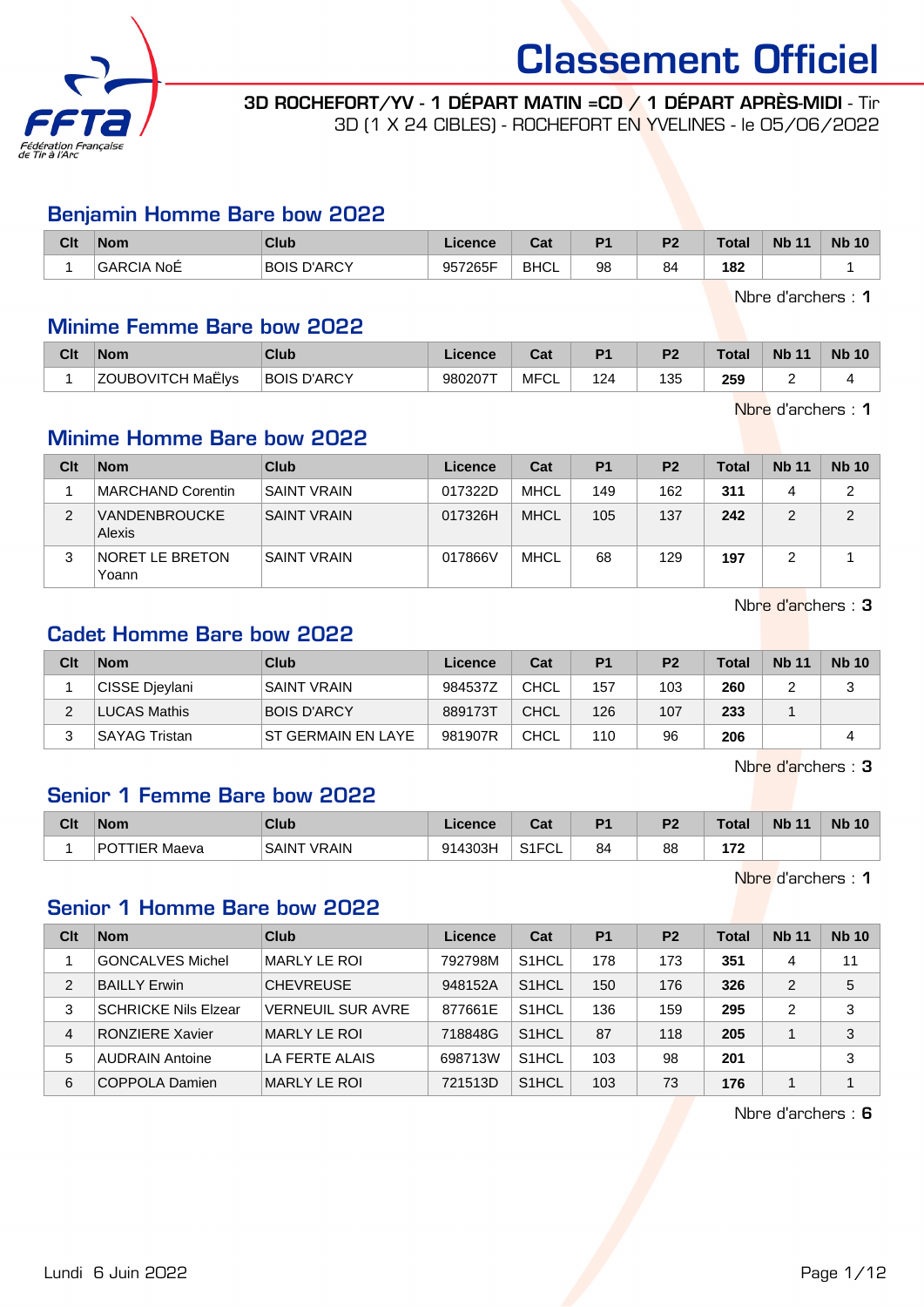

3D ROCHEFORT/YV - 1 DÉPART MATIN =CD / 1 DÉPART APRÈS-MIDI - Tir 3D (1 X 24 CIBLES) - ROCHEFORT EN YVELINES - le 05/06/2022

#### Senior 2 Femme Bare bow 2022

| Clt           | <b>Nom</b>                | Club                            | Licence | Cat                | <b>P1</b> | P <sub>2</sub> | Total | <b>Nb 11</b> | <b>Nb 10</b>   |
|---------------|---------------------------|---------------------------------|---------|--------------------|-----------|----------------|-------|--------------|----------------|
|               | <b>SAKUMA Corinne</b>     | ROCHEFORT EN<br><b>YVELINES</b> | 897516L | S <sub>2</sub> FCL | 187       | 156            | 343   | 3            | 9              |
| $\mathcal{P}$ | <b>BELLONE Valerie</b>    | ROCHEFORT EN<br><b>YVELINES</b> | 852186P | S <sub>2</sub> FCL | 163       | 153            | 316   | 4            | 7              |
| 3             | <b>BOURMAUD Marie</b>     | LE PLESSIS ROBINSON             | 953968X | S <sub>2</sub> FCL | 112       | 119            | 231   |              | 3              |
| 4             | <b>VALLEE Nathalie</b>    | <b>CHATENAY MALABRY</b>         | 980279W | S <sub>2</sub> FCL | 102       | 115            | 217   |              | $\overline{2}$ |
| 5             | <b>GALLOY Guillemette</b> | <b>CHATENAY MALABRY</b>         | 911723D | S <sub>2</sub> FCL | 87        | 128            | 215   |              | $\overline{2}$ |

Nbre d'archers : 5

### Senior 2 Homme Bare bow 2022

| Clt            | <b>Nom</b>                 | Club                            | Licence | Cat                | <b>P1</b> | P <sub>2</sub> | <b>Total</b> | <b>Nb 11</b>   | <b>Nb 10</b>   |
|----------------|----------------------------|---------------------------------|---------|--------------------|-----------|----------------|--------------|----------------|----------------|
|                | <b>NAILLET Julien</b>      | ROCHEFORT EN<br><b>YVELINES</b> | 700279Y | S <sub>2</sub> HCL | 168       | 180            | 348          |                | 4              |
| $\overline{2}$ | <b>FEUILLET Christophe</b> | <b>FORGES LES BAINS</b>         | 963431H | S <sub>2</sub> HCL | 157       | 177            | 334          |                | 12             |
| 3              | <b>CAILLAUD Stephane</b>   | <b>VIROFLAY</b>                 | 852965L | S <sub>2</sub> HCL | 165       | 161            | 326          | $\overline{2}$ | 8              |
| 4              | <b>LOPES Philippe</b>      | <b>BOIS D'ARCY</b>              | 892459P | S <sub>2</sub> HCL | 156       | 169            | 325          | 3              | $\overline{2}$ |
| 5              | MARCEROU Jean<br>Francois  | ROCHEFORT EN<br><b>YVELINES</b> | 868998N | S <sub>2</sub> HCL | 149       | 165            | 314          | 3              | 6              |
| 6              | <b>NANAN Didier</b>        | <b>CHATENAY MALABRY</b>         | 769376D | S <sub>2</sub> HCL | 129       | 158            | 287          | 2              | 6              |
| 7              | <b>DARBON Thierry</b>      | <b>MARLY LE ROI</b>             | 817773J | S <sub>2</sub> HCL | 94        | 103            | 197          |                |                |

Nbre d'archers : 7

## Senior 3 Femme Bare Bow 2022

| Clt | <b>Nom</b>                       | Club                  | Licence | Cat   | P <sub>1</sub> | P <sub>2</sub> | <b>Total</b> | <b>Nb 11</b> | <b>Nb 10</b>   |
|-----|----------------------------------|-----------------------|---------|-------|----------------|----------------|--------------|--------------|----------------|
|     | ∣GUINOT Michele                  | <b>VILLEMOISSON</b>   | 254049R | S3FCL | 132            | 145            | 277          |              | $\overline{2}$ |
| 2   | <b>DELANNOI Marie</b><br>Armelle | <b>GENNEVILLIERS</b>  | 346778H | S3FCL | 111            | 131            | 242          |              |                |
| 3   | <b>CANILLAR Evelyne</b>          | CHATENAY MALABRY      | 698547R | S3FCL | 113            | 108            | 221          |              |                |
| 4   | LARSONNIER<br>Jacqueline         | <b>GUIRY EN VEXIN</b> | 675567M | S3FCL | 100            | 121            | 221          |              |                |

Nbre d'archers : 4

## Senior 3 Homme Bare Bow 2022

| Clt | <b>Nom</b>               | Club                | Licence | Cat                | P <sub>1</sub> | P <sub>2</sub> | <b>Total</b> | <b>Nb 11</b> | <b>Nb 10</b> |
|-----|--------------------------|---------------------|---------|--------------------|----------------|----------------|--------------|--------------|--------------|
|     | <b>RECHAUSSAT Daniel</b> | CHATENAY MALABRY    | 728793S | S3HCL              | 157            | 187            | 344          | 2            |              |
| 2   | TZARA Laurent            | <b>VILLEMOISSON</b> | 797367D | S <sub>3</sub> HCL | 155            | 173            | 328          | 2            | 2            |
| 3   | <b>MARTINEAU Didier</b>  | <b>BOIS D'ARCY</b>  | 821354B | S3HCL              | 141            | 175            | 316          | 3            | 5            |
| 4   | <b>VALLEE Patrice</b>    | CHATENAY MALABRY    | 815212A | S3HCL              | 153            | 163            | 316          |              | 5            |
| 5   | <b>MANSUY Regis</b>      | <b>BOIS D'ARCY</b>  | 837929T | S3HCL              | 149            | 160            | 309          | 2            | 4            |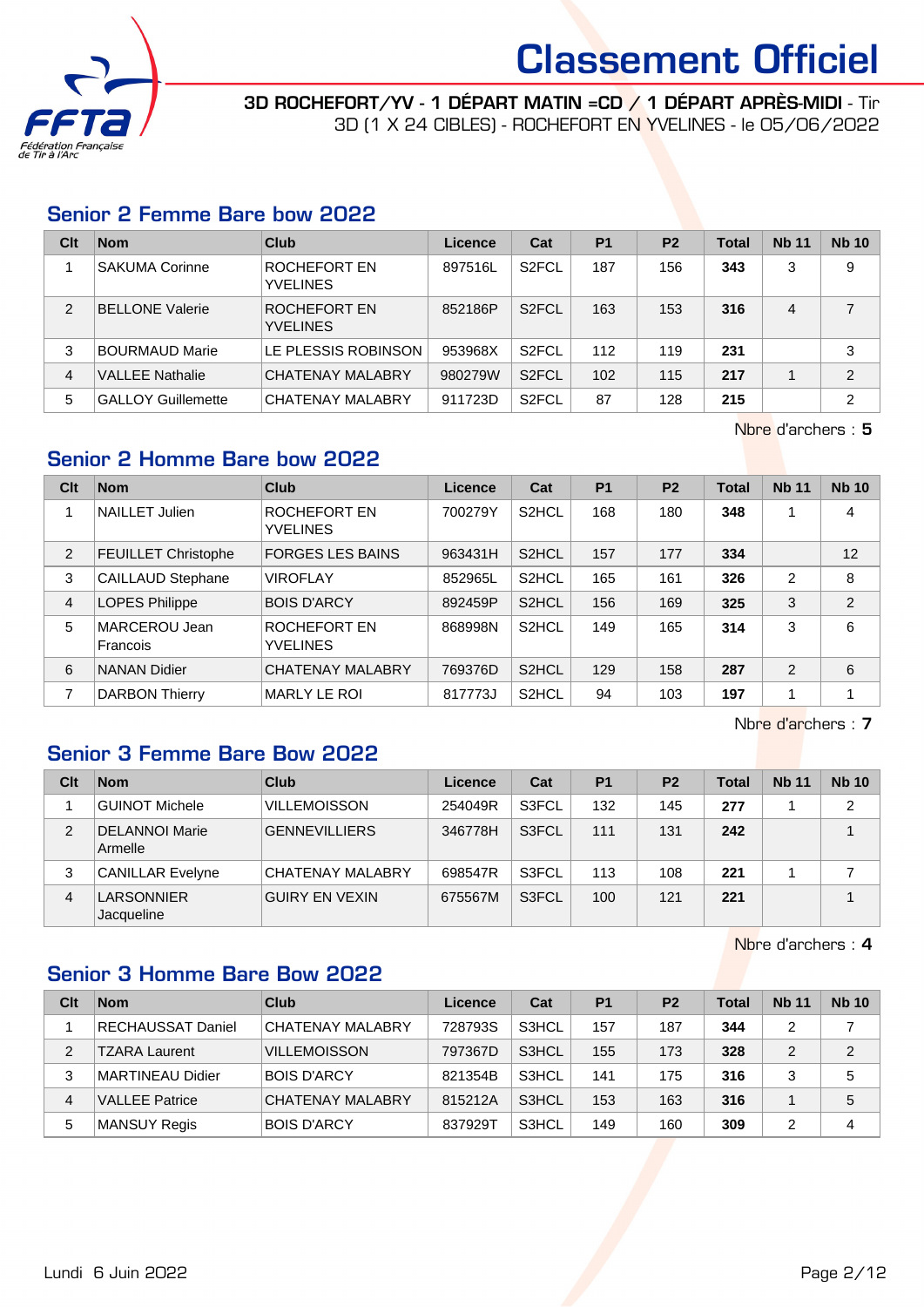

## 3D ROCHEFORT/YV - 1 DÉPART MATIN =CD / 1 DÉPART APRÈS-MIDI - Tir

3D (1 X 24 CIBLES) - ROCHEFORT EN YVELINES - le 05/06/2022

## Senior 3 Homme Bare Bow 2022 (Suite)

| Clt | <b>Nom</b>             | Club                                 | Licence | Cat   | P <sub>1</sub> | P <sub>2</sub> | <b>Total</b> | <b>Nb 11</b> | <b>Nb 10</b> |
|-----|------------------------|--------------------------------------|---------|-------|----------------|----------------|--------------|--------------|--------------|
| 6   | <b>DEVAINE Arnault</b> | <b>CARRIERES SUR</b><br><b>SEINE</b> | 403891M | S3HCL | 146            | 157            | 303          |              | 5            |
|     | MOUCAUD Lionel         | <b>VILLEMOISSON</b>                  | 947847U | S3HCL | 154            | 139            | 293          |              | 6            |
| 8   | PENZINI Andre          | <b>VIROFLAY</b>                      | 985446M | S3HCL | 139            | 129            | 268          | 2            | 6            |
| 9   | COPPOLA Vincent        | MARLY LE ROI                         | 721512C | S3HCL | 109            | 115            | 224          |              | 3            |
| 10  | <b>DROUET Guy</b>      | <b>VERNEUIL SUR AVRE</b>             | 826261K | S3HCL | 56             | 62             | 118          |              |              |

Nbre d'archers : 10

## Senior 3 Homme Arc à Poulies nu 2022

| Clt | <b>Nom</b>                        | Club           | Licence | ∩~∙<br>⊍م | D <sub>1</sub>     | P <sub>2</sub> | Total | <b>Nb 11</b> | <b>Nb 10</b> |
|-----|-----------------------------------|----------------|---------|-----------|--------------------|----------------|-------|--------------|--------------|
|     | LARSONNIER <sup>'</sup><br>Daniel | GUIRY EN VEXIN | 376413V | S3HCO     | 102<br>ں ے ا<br>__ | 1 O 1<br>1 Z.  | 244   |              |              |

Nbre d'archers : 1

#### Senior 1 Femme Arc Droit 2022

| Clt | <b>Nom</b>    | Club                      | Licence | $\sim$<br>ual  | P <sub>1</sub> | D <sub>2</sub> | ™otal | <b>Nb 11</b> | <b>Nb 10</b> |
|-----|---------------|---------------------------|---------|----------------|----------------|----------------|-------|--------------|--------------|
|     | GERAND Roxane | L'HAY<br><b>LES ROSES</b> | 723352C | S1FAD<br>ا ا ب | 78             | $\rightarrow$  | 149   |              | ∽<br>-       |

Nbre d'archers : 1

## Senior 1 Homme Arc Droit 2022

| Clt | <b>Nom</b>               | Club                    | Licence | Cat                | P <sub>1</sub> | <b>P2</b> | Total | <b>Nb 11</b> | <b>Nb 10</b>   |
|-----|--------------------------|-------------------------|---------|--------------------|----------------|-----------|-------|--------------|----------------|
|     | LAMBERT Thomas           | <b>FORGES LES BAINS</b> | 931282N | S <sub>1</sub> HAD | 106            | 150       | 256   | っ            | 4              |
| 2   | <b>BUON Jeremie</b>      | <b>MAUREPAS</b>         | 809194J | S <sub>1</sub> HAD | 137            | 119       | 256   |              | $\mathfrak{p}$ |
| 3   | <b>BUSSIERE Alban</b>    | <b>BOIS D'ARCY</b>      | 697019E | S <sub>1</sub> HAD | 125            | 100       | 225   | ⌒            | 2              |
| 4   | BRAULT Thomas            | <b>DRAVEIL SENART</b>   | 337165J | S <sub>1</sub> HAD | 120            | 75        | 195   |              |                |
| 5   | <b>SAULNIER Aurelien</b> | <b>TRAPPES</b>          | 443955K | S <sub>1</sub> HAD | 84             | 92        | 176   |              | 2              |

Nbre d'archers : 5

## Senior 2 Femme Arc Droit 2022

| Clt | <b>Nom</b>            | Club                                   | Licence | Cat                | P <sub>1</sub> | P <sub>2</sub> | Total | <b>Nb 11</b> | <b>Nb 10</b> |
|-----|-----------------------|----------------------------------------|---------|--------------------|----------------|----------------|-------|--------------|--------------|
|     | <b>PANTAINE Julie</b> | <b>VOISINS LE</b><br><b>BRETONNEUX</b> | 001368M | S <sub>2</sub> FAD | 98             | 162            | 260   |              | 2            |
| 2   | CHAVAND Florence      | <b>BOIS D'ARCY</b>                     | 886816F | S <sub>2</sub> FAD | 77             | 107            | 184   |              | 4            |
| 3   | NAILLET Martine       | ROCHEFORT EN<br><b>YVELINES</b>        | 698485Y | S <sub>2</sub> FAD | 68             | 64             | 132   |              |              |

Nbre d'archers : 3

## Senior 2 Homme Arc Droit 2022

| Clt | <b>Nom</b>                          | <b>Club</b>        | Licence | <b>Both</b><br>⊍a | D <sub>1</sub> | P <sub>2</sub> | <b>Total</b> | <b>Nb 11</b> | <b>Nb 10</b> |
|-----|-------------------------------------|--------------------|---------|-------------------|----------------|----------------|--------------|--------------|--------------|
|     | CRIBI<br>Pierre Alexis<br><b>E7</b> | <b>SAINT VRAIN</b> | 820103S | S2HAD             | 157            | 45ء            | 302          |              | ۰.           |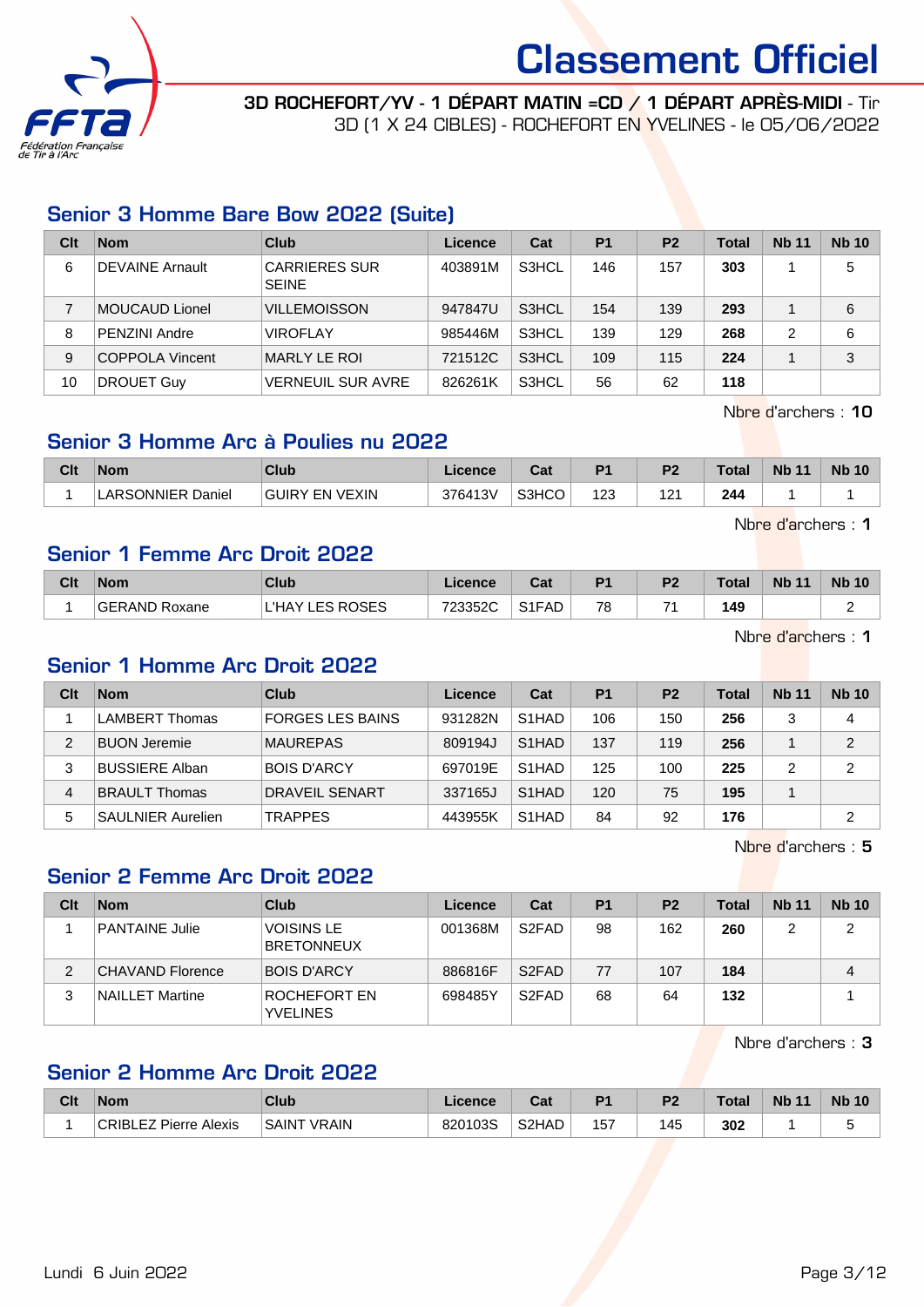

3D ROCHEFORT/YV - 1 DÉPART MATIN =CD / 1 DÉPART APRÈS-MIDI - Tir 3D (1 X 24 CIBLES) - ROCHEFORT EN YVELINES - le 05/06/2022

## Senior 2 Homme Arc Droit 2022 (Suite)

| Clt | <b>Nom</b>            | Club                | Licence | Cat                | P <sub>1</sub> | P <sub>2</sub> | <b>Total</b> | <b>Nb 11</b> | <b>Nb 10</b> |
|-----|-----------------------|---------------------|---------|--------------------|----------------|----------------|--------------|--------------|--------------|
|     | <b>GALETTI</b> Jerome | CHATENAY MALABRY    | 343751T | S <sub>2</sub> HAD | 139            | 149            | 288          |              | 3            |
| 3   | ATAROV Alan           | <b>BOIS D'ARCY</b>  | 875849K | S <sub>2</sub> HAD | 130            | 149            | 279          |              | 6            |
| 4   | DOAN HUU Alain        | CHATENAY MALABRY    | 887698P | S2HAD              | 94             | 113            | 207          |              | 4            |
| 5   | <b>LUCAS Laurent</b>  | <b>BOIS D'ARCY</b>  | 394012Z | S <sub>2</sub> HAD | 99             | 77             | 176          |              | 3            |
| 6   | <b>RASPAIL Didier</b> | LE PLESSIS ROBINSON | 787562W | S <sub>2</sub> HAD | 80             | 93             | 173          |              | 2            |

Nbre d'archers : 6

## Senior 3 Femme Arc Droit 2022

| Clt    | <b>Nom</b>          | Club                    | Licence | Cat   | P <sub>1</sub> | P <sub>2</sub> | <b>Total</b> | <b>Nb 11</b> | <b>Nb 10</b> |
|--------|---------------------|-------------------------|---------|-------|----------------|----------------|--------------|--------------|--------------|
|        | <b>SIMON Annick</b> | <b>CHATENAY MALABRY</b> | 772804E | S3FAD | 85             | 97             | 182          |              |              |
| $\sim$ | HERBETTE Francoise  | BAZAINVILLE             | 333226C | S3FAD | 63             | 61             | 124          |              |              |

Nbre d'archers : 2

## Senior 3 Homme Arc Droit 2022

| Clt            | <b>Nom</b>              | Club                          | Licence | Cat   | P <sub>1</sub> | <b>P2</b> | <b>Total</b> | <b>Nb 11</b> | <b>Nb 10</b>               |
|----------------|-------------------------|-------------------------------|---------|-------|----------------|-----------|--------------|--------------|----------------------------|
|                | FARNOUX Jean-Claude     | <b>POISSY</b>                 | 596766J | S3HAD | 147            | 133       | 280          |              | 3                          |
| 2              | <b>POPRAWA Francois</b> | <b>BOIS D'ARCY</b>            | 401098B | S3HAD | 132            | 119       | 251          | 2            | 2                          |
| 3              | <b>FENOLL Henri</b>     | SCEAUX-FONTENAY-<br>AUX-ROSES | 828102L | S3HAD | 111            | 93        | 204          |              | $\overline{2}$             |
| $\overline{4}$ | <b>ARCELIN Pierre</b>   | <b>ANTONY</b>                 | 077148G | S3HAD | 87             | 82        | 169          | 3            |                            |
| 5              | LOYSON Alain            | SAULX LES<br><b>CHARTREUX</b> | 036114E | S3HAD | 62             | 101       | 163          |              |                            |
| 6              | <b>HERBETTE Marc</b>    | <b>BAZAINVILLE</b>            | 333223Z | S3HAD | 82             | 75        | 157          | 3            | $\boldsymbol{\mathcal{A}}$ |

Nbre d'archers : 6

## Cadet Femme Arc Libre 2022

| Clt | <b>Nom</b>                    | Club                               | Licence | <b>That</b><br>⊍a | D <sub>4</sub> | D <sub>0</sub> | Total | <b>Nb</b><br>$\overline{A}$ | <b>Nb 10</b> |
|-----|-------------------------------|------------------------------------|---------|-------------------|----------------|----------------|-------|-----------------------------|--------------|
|     | ucie<br><b>NOISE</b><br>1 L . | <b>FENAY MALABRY</b><br><b>CHA</b> | 982426E | ∩⊏⊤<br>◡          | 142            | 164            | 306   |                             | -            |

Nbre d'archers : 1

#### Senior 1 Femme Arc Libre 2022

| Clt | Nom               | Club                  | Licence | <b>Take</b><br>ual        | D4  | ng. | $\tau$ otal | <b>N<sub>b</sub></b><br>11 | <b>Nb 10</b>                 |
|-----|-------------------|-----------------------|---------|---------------------------|-----|-----|-------------|----------------------------|------------------------------|
|     | Camille<br>MONCHY | D'ARCY<br><b>BOIS</b> | 930828V | $\sim$ $-$<br>ا ا ب<br>-- | 181 | 165 | 346         | -                          | $\overline{a}$<br>. <u>.</u> |

Nbre d'archers : 1

## Senior 1 Homme Arc Libre 2022

| Clt | <b>Nom</b>            | <b>Club</b>            | Licence | ن م<br>uai               | D <sub>4</sub> | פם  | <b>Total</b> | <b>Nb</b><br>$-11$ | <b>Nb 10</b>         |
|-----|-----------------------|------------------------|---------|--------------------------|----------------|-----|--------------|--------------------|----------------------|
|     | <b>BERY</b><br>Damien | TRADDES<br>. V V<br>-- | 463742⊤ | பாட<br>0.41<br>۱۱ ت<br>. | 210            | 215 | 425          |                    | $\sim$<br>$\epsilon$ |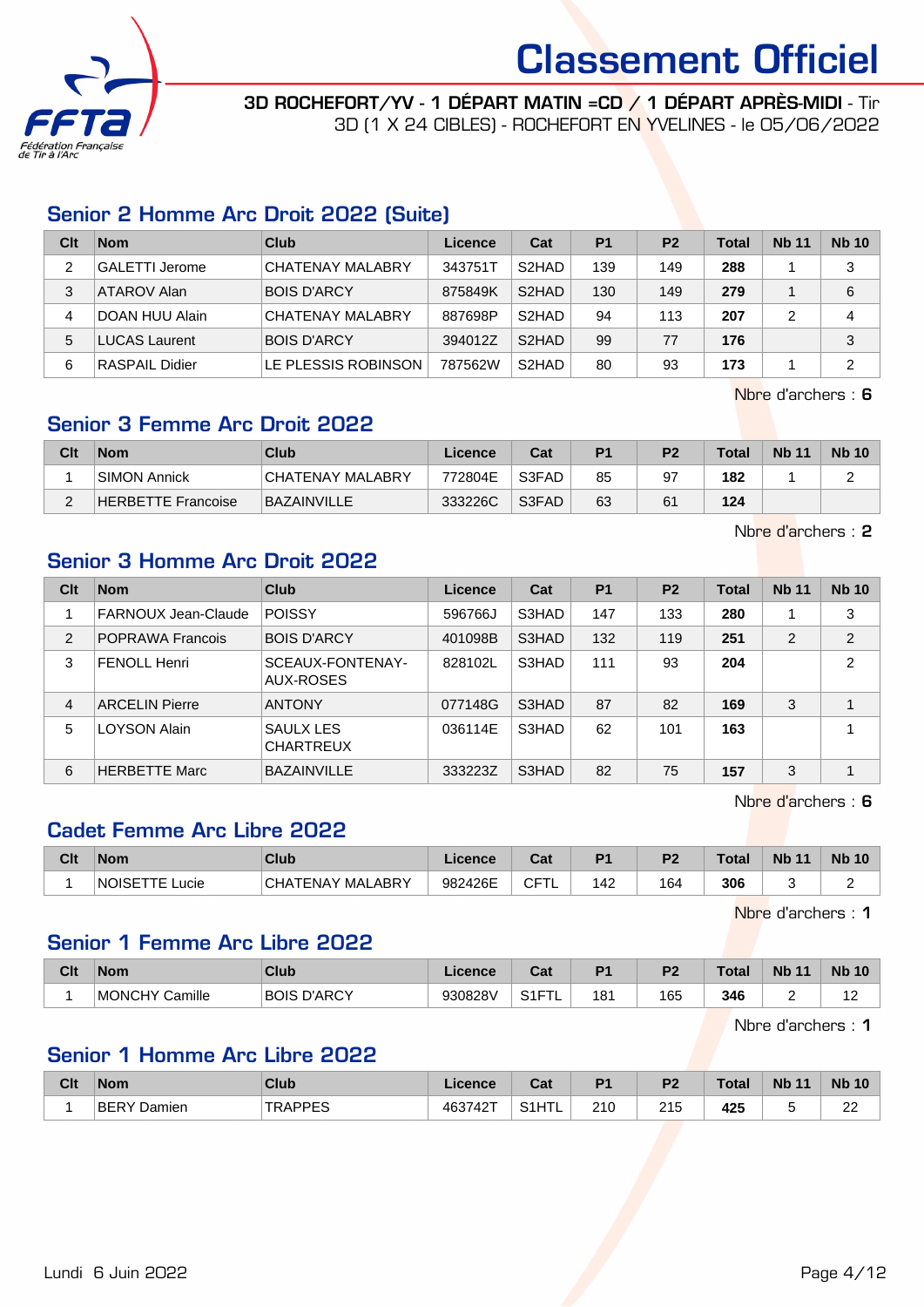

3D ROCHEFORT/YV - 1 DÉPART MATIN =CD / 1 DÉPART APRÈS-MIDI - Tir 3D (1 X 24 CIBLES) - ROCHEFORT EN YVELINES - le 05/06/2022

### Senior 1 Homme Arc Libre 2022 (Suite)

| Clt | <b>Nom</b>        | Club                          | Licence | Cat                | P <sub>1</sub> | P <sub>2</sub> | <b>Total</b> | <b>Nb 11</b> | <b>Nb 10</b> |
|-----|-------------------|-------------------------------|---------|--------------------|----------------|----------------|--------------|--------------|--------------|
|     | MACQUET Vincent   | SCEAUX-FONTENAY-<br>AUX-ROSES | 427254G | S1HTL              | 194            | 213            | 407          |              | 13           |
|     | RECHAUSSAT Julien | CHATENAY MALABRY              | 939149P | S <sub>1</sub> HTL | 192            | 206            | 398          |              | 18           |

Nbre d'archers : 3

## Senior 2 Femme Arc Libre 2022

| Clt | <b>Nom</b>              | Club               | Licence | Cat                | P <sub>1</sub> | P <sub>2</sub> | <b>Total</b> | <b>Nb 11</b> | <b>Nb 10</b> |
|-----|-------------------------|--------------------|---------|--------------------|----------------|----------------|--------------|--------------|--------------|
|     | <b>LEROUX Nathalie</b>  | <b>SAUMUR</b>      | 836416Y | S <sub>2</sub> FTL | 215            | 219            | 434          | 8            | 19           |
| 2   | <b>TOURNOIS Valerie</b> | <b>ANTONY</b>      | 809301A | S <sub>2</sub> FTL | 189            | 215            | 404          | 5            | 14           |
| 3   | <b>FILLON Sibille</b>   | <b>CHEVREUSE</b>   | 656880A | S <sub>2</sub> FTL | 192            | 200            | 392          |              | 13           |
| 4   | DOAN HUU Noriko         | CHATENAY MALABRY   | 887701T | S <sub>2</sub> FTL | 165            | 183            | 348          | 6            | 8            |
| 5   | LUROT Alexandra         | <b>BOIS D'ARCY</b> | 000073E | S <sub>2</sub> FTL | 139            | 126            | 265          |              |              |

Nbre d'archers : 5

### Senior 2 Homme Arc Libre 2022

| Clt            | <b>Nom</b>                       | Club               | Licence | Cat                | P <sub>1</sub> | P <sub>2</sub> | <b>Total</b> | <b>Nb 11</b> | <b>Nb 10</b> |
|----------------|----------------------------------|--------------------|---------|--------------------|----------------|----------------|--------------|--------------|--------------|
|                | <b>DURUISSEAU Gauthier</b>       | <b>VIROFLAY</b>    | 839082W | S <sub>2</sub> HTL | 226            | 236            | 462          | 14           | 21           |
| $\overline{2}$ | <b>PARISOT Vincent</b>           | <b>ANTONY</b>      | 334626Z | S <sub>2</sub> HTL | 233            | 225            | 458          | 13           | 17           |
| 3              | LEROUX Guy                       | <b>SAUMUR</b>      | 836419B | S <sub>2</sub> HTL | 221            | 227            | 448          | 10           | 23           |
| 4              | <b>GARCIA Jorge</b>              | <b>BOIS D'ARCY</b> | 871207P | S <sub>2</sub> HTL | 196            | 236            | 432          | 9            | 18           |
| 5              | <b>TOURNAY Jerome</b>            | <b>ACHERES</b>     | 315935H | S <sub>2</sub> HTL | 217            | 213            | 430          | 5            | 17           |
| 6              | <b>LUCAS Bruno</b>               | <b>POISSY</b>      | 883788P | S <sub>2</sub> HTL | 187            | 187            | 374          | 3            | 14           |
| 7              | <b>LUROT Frederic</b>            | <b>BOIS D'ARCY</b> | 791779E | S <sub>2</sub> HTL | 154            | 160            | 314          | 5            | 5            |
| 8              | ZOUBOVITCH Alexandre BOIS D'ARCY |                    | 982987P | S <sub>2</sub> HTL | 120            | 141            | 261          |              | 5            |

Nbre d'archers : 8

## Senior 3 Femme Arc Libre 2022

| Clt | <b>Nom</b>                 | Club                         | Licence | <b>Both</b><br>uai | D <sub>1</sub> | D <sub>2</sub> | $\tau$ otal | <b>Nb</b><br>$\overline{A}$ | <b>Nb 10</b> |
|-----|----------------------------|------------------------------|---------|--------------------|----------------|----------------|-------------|-----------------------------|--------------|
|     | TRUZZEL<br>∟A Muriel<br>DE | <b>FORGES L</b><br>LES BAINS | 438369N | , S3FT             | 154            | 169            | 323         |                             |              |

Nbre d'archers : 1

#### Senior 3 Homme Arc Libre 2022

| Clt | <b>Nom</b>          | Club                    | ∟icence | Cat    | P <sub>1</sub> | P <sub>2</sub> | <b>Total</b> | <b>Nb 11</b> | <b>Nb 10</b> |
|-----|---------------------|-------------------------|---------|--------|----------------|----------------|--------------|--------------|--------------|
|     | PETRUZZELLA Vincent | <b>FORGES LES BAINS</b> | 667197P | S3HTL  | 204            | 219            | 423          |              | 18           |
|     | CHECLAIR Philippe   | IMARLY LE ROI           | 817757S | ≒S3HTL | 175            | 171            | 346          |              |              |

Nbre d'archers : 2

### Senior 1 Femme Arc Chasse 2022

| Clt | Nom                     | Club                          | Licence | Cat                            | P <sub>1</sub> | P2 | <b>Total</b> | <b>Nb 11</b> | <b>Nb 10</b> |
|-----|-------------------------|-------------------------------|---------|--------------------------------|----------------|----|--------------|--------------|--------------|
|     | BERTHE-AUCEJO<br>Aurore | CARRIERES SUR<br><b>SEINE</b> | 974832A | S <sub>1</sub> F <sub>AC</sub> | 64             | 86 | 150          |              |              |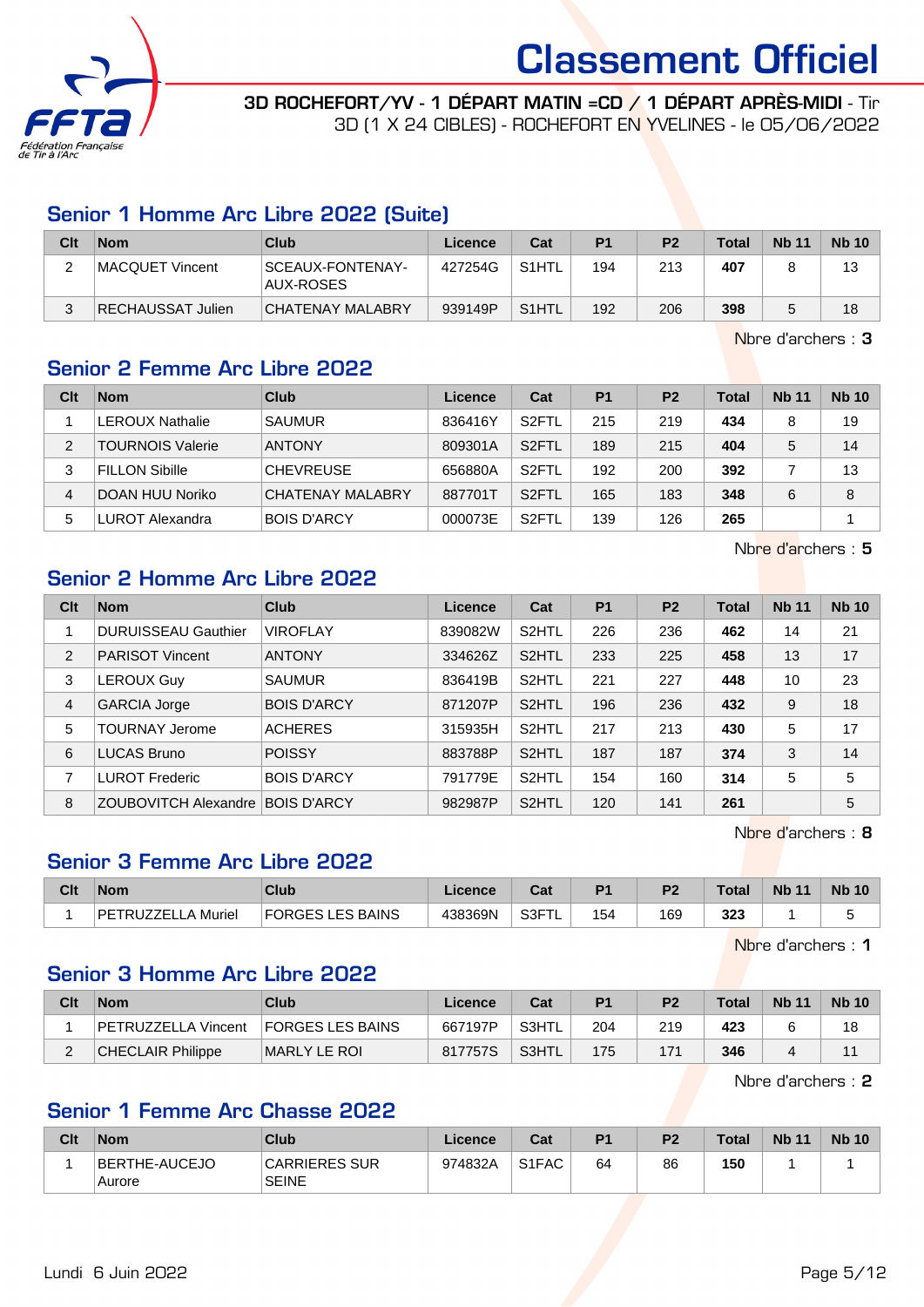

3D ROCHEFORT/YV - 1 DÉPART MATIN =CD / 1 DÉPART APRÈS-MIDI - Tir 3D (1 X 24 CIBLES) - ROCHEFORT EN YVELINES - le 05/06/2022

### Senior 1 Femme Arc Chasse 2022 (Suite)

| Clt           | <b>Nom</b>         | Club            | Licence | <b>The State of Street</b><br>val | D <sub>4</sub> | n.       | $\tau$ otal | <b>Nb 11</b> | <b>Nb 10</b> |
|---------------|--------------------|-----------------|---------|-----------------------------------|----------------|----------|-------------|--------------|--------------|
| ⌒<br><u>.</u> | PEIRSEGAELE Jeanne | <b>SURESNES</b> | 812016B | S <sub>1</sub> FAC                | 43             | r r<br>פ | 105         |              |              |

Nbre d'archers : 2

## Senior 1 Homme Arc Chasse 2022

| Clt | <b>Nom</b>                | <b>Club</b>         | Licence | Cat                | P <sub>1</sub> | P <sub>2</sub> | <b>Total</b> | <b>Nb 11</b> | <b>Nb 10</b> |
|-----|---------------------------|---------------------|---------|--------------------|----------------|----------------|--------------|--------------|--------------|
|     | STABOLEPSY Geoffrey       | <b>ANTONY</b>       | 958656T | S <sub>1</sub> HAC | 118            | 103            | 221          |              |              |
|     | <b>PELLOILLE Wilfried</b> | <b>VILLEMOISSON</b> | 591641N | S <sub>1</sub> HAC | 90             | 99             | 189          |              |              |
| ົ   | LIEGEY Kevin              | MARLY LE ROI        | 727857Z | S <sub>1</sub> HAC | 54             | 88             | 142          |              |              |

Nbre d'archers : 3

### Senior 2 Femme Arc Chasse 2022

| Clt | <b>Nom</b>                 | Club                    | Licence | Cat                | P <sub>1</sub> | P <sub>2</sub> | Total | <b>Nb 11</b> | <b>Nb 10</b> |
|-----|----------------------------|-------------------------|---------|--------------------|----------------|----------------|-------|--------------|--------------|
|     | <b>PLANTIVEAU Isabelle</b> | CHATENAY MALABRY        | 810635A | S <sub>2</sub> FAC | 122            | 128            | 250   |              | 4            |
|     | <b>RECHAUSSAT Evelyne</b>  | <b>CHATENAY MALABRY</b> | 835622K | S <sub>2</sub> FAC | 117            | 97             | 214   |              | 3            |
|     | <b>CARDON Valerie</b>      | <b>MAUREPAS</b>         | 859626B | S <sub>2</sub> FAC | 93             | 71             | 164   |              |              |
| 4   | MEUNIER Nathalie           | <b>VIROFLAY</b>         | 908706Z | S <sub>2</sub> FAC | 67             | 90             | 157   |              |              |

Nbre d'archers : 4

## Senior 2 Homme Arc Chasse 2022

| Clt            | <b>Nom</b>               | <b>Club</b>                          | <b>Licence</b> | Cat   | <b>P1</b> | P <sub>2</sub> | <b>Total</b> | <b>Nb 11</b>   | <b>Nb 10</b>   |
|----------------|--------------------------|--------------------------------------|----------------|-------|-----------|----------------|--------------|----------------|----------------|
| $\mathbf{1}$   | <b>AUCOIN Gilles</b>     | VOISINS LE<br><b>BRETONNEUX</b>      | 933451W        | S2HAC | 163       | 164            | 327          |                | 9              |
| 2              | DE L'ESTANG Robin        | <b>FORGES LES BAINS</b>              | 863124D        | S2HAC | 155       | 170            | 325          |                | 8              |
| 3              | <b>CHEVRIER Emmanuel</b> | <b>FLEURY LES AUBRAIS</b>            | 747101S        | S2HAC | 167       | 152            | 319          | 2              | 4              |
| $\overline{4}$ | <b>AILLOUD Pascal</b>    | VILLEMOISSON                         | 951750L        | S2HAC | 160       | 157            | 317          | $\overline{2}$ | 1              |
| 5              | <b>ALLEE Eric</b>        | VILLEMOISSON                         | 015734C        | S2HAC | 138       | 163            | 301          | 1              | 8              |
| 6              | <b>SARETE Jean</b>       | VIROFLAY                             | 934849R        | S2HAC | 141       | 117            | 258          | 3              | 3              |
| $\overline{7}$ | <b>FOURNIER Alain</b>    | VILLEMOISSON                         | 877703A        | S2HAC | 112       | 128            | 240          | 2              | $\overline{2}$ |
| 8              | <b>PERISSE Loic</b>      | <b>CARRIERES SUR</b><br><b>SEINE</b> | 252989N        | S2HAC | 105       | 101            | 206          |                | 3              |
| 9              | <b>FREHAUT Laurent</b>   | VIROFLAY                             | 883969L        | S2HAC | 130       | 69             | 199          | 3              | $\overline{2}$ |
| 10             | <b>DUFOUR Olivier</b>    | L'HAY LES ROSES                      | 969172Y        | S2HAC | 74        | 70             | 144          | 1              |                |
| 11             | <b>BARILLON Olivier</b>  | <b>CARRIERES SUR</b><br><b>SEINE</b> | 979155Z        | S2HAC | 38        | 66             | 104          |                | 1              |

Nbre d'archers : 11

### Senior 3 Femme Arc Chasse 2022

|  | Clt | <b>Nom</b> | Club | icence | ີາ<br>ual | D <sub>1</sub><br>and the property of | D <sub>2</sub><br>. . | <b>Total</b> | <b>Nb</b><br>$-11$ | <b>Nb</b><br>10 |
|--|-----|------------|------|--------|-----------|---------------------------------------|-----------------------|--------------|--------------------|-----------------|
|--|-----|------------|------|--------|-----------|---------------------------------------|-----------------------|--------------|--------------------|-----------------|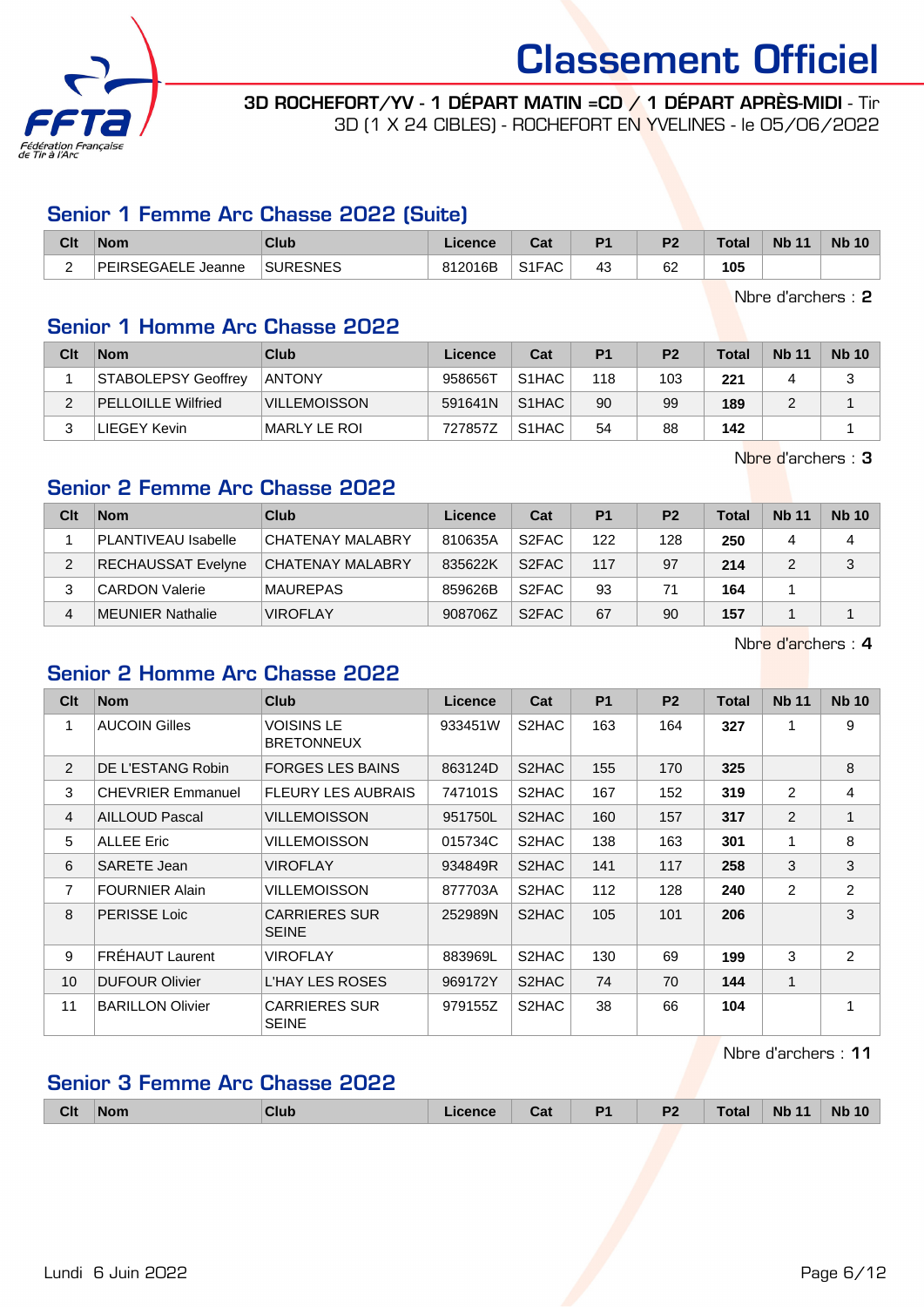

3D ROCHEFORT/YV - 1 DÉPART MATIN =CD / 1 DÉPART APRÈS-MIDI - Tir 3D (1 X 24 CIBLES) - ROCHEFORT EN YVELINES - le 05/06/2022

#### Senior 3 Femme Arc Chasse 2022 (Suite)

| Clt | <b>Nom</b>          | Club                     | Licence | יה<br>⊍م | D <sub>1</sub> | P <sub>2</sub> | Total | <b>Nb 11</b> | <b>Nb 10</b> |
|-----|---------------------|--------------------------|---------|----------|----------------|----------------|-------|--------------|--------------|
|     | 'TREVISANI Brigitte | <b>LES ROSES</b><br>'HAY | 678806H | S3FAC    | 99             | 84             | 183   |              |              |

Nbre d'archers : 1

## Senior 3 Homme Arc Chasse 2022

| Clt            | <b>Nom</b>              | <b>Club</b>                     | Licence | Cat   | <b>P1</b> | P <sub>2</sub> | <b>Total</b> | <b>Nb 11</b>   | <b>Nb 10</b>   |
|----------------|-------------------------|---------------------------------|---------|-------|-----------|----------------|--------------|----------------|----------------|
|                | <b>LANCIAL Laurent</b>  | <b>ANTONY</b>                   | 456258H | S3HAC | 136       | 195            | 331          | 5              | 5              |
| 2              | <b>BOST Rene</b>        | <b>HONFLEUR</b>                 | 206865D | S3HAC | 165       | 148            | 313          | 2              | 10             |
| 3              | <b>MAUVAIS Patrick</b>  | ROCHEFORT EN<br><b>YVELINES</b> | 744319T | S3HAC | 157       | 146            | 303          |                | 7              |
| $\overline{4}$ | <b>GUINOT Michel</b>    | <b>VILLEMOISSON</b>             | 230138A | S3HAC | 142       | 159            | 301          | $\overline{2}$ | 3              |
| 5              | <b>GAUTRON Thierry</b>  | MARLY LE ROI                    | 595958F | S3HAC | 77        | 82             | 159          |                | 4              |
| 6              | <b>PRADELLA Silvere</b> | <b>L'HAY LES ROSES</b>          | 214595F | S3HAC | 94        | 56             | 150          |                | $\overline{2}$ |
| 7              | <b>MATHIS Christian</b> | <b>MANDRES LES ROSES</b>        | 408363Y | S3HAC | 69        | 78             | 147          | 4              | $\overline{2}$ |
| 8              | <b>LESZEK Robert</b>    | <b>VERNEUIL SUR AVRE</b>        | 903975G | S3HAC | 61        | 82             | 143          | 4              | 1              |

Nbre d'archers : 8

## Autres tirs

#### Minime Femme Bare bow 2022

| Tir   | Nom               | Club               | Licence | <b>Dol</b> | D <sub>1</sub> | P <sub>2</sub> | <b>Total</b> | <b>Nb 11</b> | <b>Nb 10</b> |
|-------|-------------------|--------------------|---------|------------|----------------|----------------|--------------|--------------|--------------|
| Tir 2 | ZOUBOVITCH MaËlys | <b>BOIS D'ARCY</b> | 980207T | MFCL       | 140            | 128            | 268          |              |              |

Nbre d'archers : 1

#### Minime Homme Bare bow 2022

| Tir   | <b>Nom</b>                     | Club               | Licence | Cat  | P <sub>1</sub> | P <sub>2</sub> | Total | <b>Nb 11</b> | <b>Nb 10</b> |
|-------|--------------------------------|--------------------|---------|------|----------------|----------------|-------|--------------|--------------|
| Tir 2 | MARCHAND Corentin              | <b>SAINT VRAIN</b> | 017322D | MHCL | 169            | 172            | 341   |              | 6            |
| Tir 2 | <b>VANDENBROUCKE</b><br>Alexis | <b>SAINT VRAIN</b> | 017326H | MHCL | 130            | 138            | 268   |              | 6            |
| Tir 2 | NORET LE BRETON<br>Yoann       | <b>SAINT VRAIN</b> | 017866V | MHCL | 82             | 87             | 169   |              |              |

Nbre d'archers : 3

## Cadet Homme Bare bow 2022

| Tir   | <b>Nom</b>           | Club                      | Licence | Cat         | P <sub>1</sub> | P <sub>2</sub> | <b>Total</b> | <b>Nb 11</b> | <b>Nb 10</b> |
|-------|----------------------|---------------------------|---------|-------------|----------------|----------------|--------------|--------------|--------------|
| Tir 2 | CISSE Dievlani       | <b>SAINT VRAIN</b>        | 984537Z | CHCL        | 167            | 105            | 272          |              |              |
| Tir 2 | <b>SAYAG Tristan</b> | <b>ST GERMAIN EN LAYE</b> | 981907R | <b>CHCL</b> | 88             | 136            | 224          |              |              |
| Tir 2 | LUCAS Mathis         | <b>BOIS D'ARCY</b>        | 889173T | <b>CHCL</b> | 105            | 100            | 205          |              |              |

Nbre d'archers : 3

## Senior 1 Femme Bare bow 2022

|  | Пr | $\blacksquare$ Nor | Club |  | Cat | <b>The State State</b> | D <sub>2</sub><br>. . |  | <b>N<sub>b</sub></b> | <b>Nb</b><br>10 |
|--|----|--------------------|------|--|-----|------------------------|-----------------------|--|----------------------|-----------------|
|--|----|--------------------|------|--|-----|------------------------|-----------------------|--|----------------------|-----------------|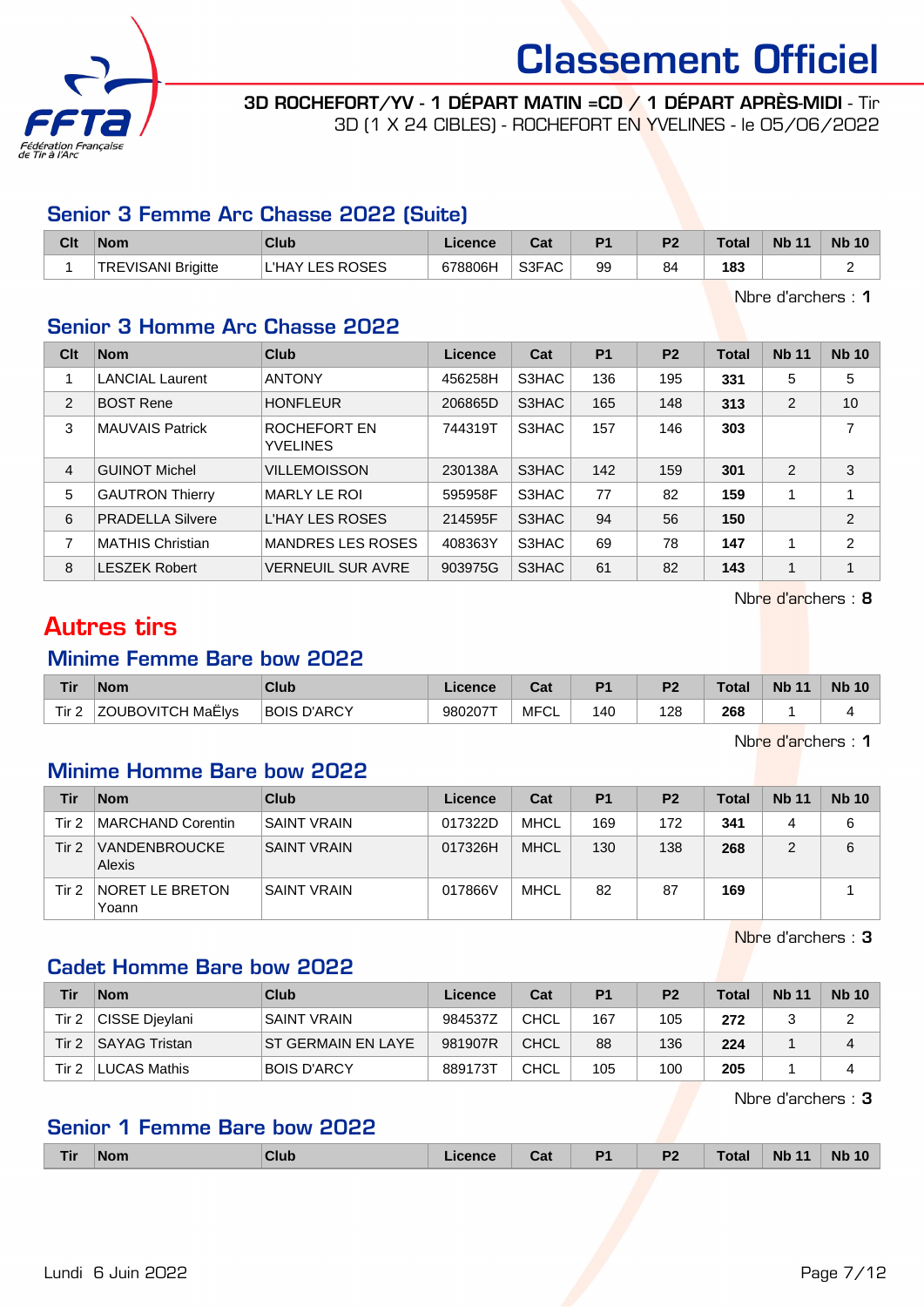

3D ROCHEFORT/YV - 1 DÉPART MATIN =CD / 1 DÉPART APRÈS-MIDI - Tir 3D (1 X 24 CIBLES) - ROCHEFORT EN YVELINES - le 05/06/2022

#### Senior 1 Femme Bare bow 2022 (Suite)

| <u>Tir</u> | <b>Nom</b>    | Club               | Licence | ົີີ່<br>uai           | D <sub>4</sub> | D <sub>2</sub> | <b>Total</b> | <b>Nb 11</b> | <b>Nb 10</b> |
|------------|---------------|--------------------|---------|-----------------------|----------------|----------------|--------------|--------------|--------------|
| Tir 2      | POTTIER Maeva | <b>SAINT VRAIN</b> | 914303H | S1FCI<br>∙∪L<br>ا ا ت | 60             | 60             | 120          |              |              |

Nbre d'archers : 1

### Senior 1 Homme Bare bow 2022

| Tir   | <b>Nom</b>                  | Club                     | Licence | Cat                | P1  | P <sub>2</sub> | <b>Total</b> | <b>Nb 11</b> | <b>Nb 10</b> |
|-------|-----------------------------|--------------------------|---------|--------------------|-----|----------------|--------------|--------------|--------------|
| Tir 2 | <b>BAILLY Erwin</b>         | <b>CHEVREUSE</b>         | 948152A | S <sub>1</sub> HCL | 165 | 169            | 334          |              | 4            |
| Tir 2 | <b>GONCALVES Michel</b>     | MARLY LE ROI             | 792798M | S <sub>1</sub> HCL | 157 | 149            | 306          | 6            | 3            |
| Tir 2 | <b>RONZIERE Xavier</b>      | <b>MARLY LE ROI</b>      | 718848G | S <sub>1</sub> HCL | 163 | 136            | 299          |              |              |
| Tir 2 | <b>SCHRICKE Nils Elzear</b> | <b>VERNEUIL SUR AVRE</b> | 877661E | S <sub>1</sub> HCL | 136 | 139            | 275          |              | 3            |
| Tir 2 | COPPOLA Damien              | MARLY LE ROI             | 721513D | S <sub>1</sub> HCL | 69  | 100            | 169          |              | 2            |

Nbre d'archers : 5

## Senior 2 Femme Bare bow 2022

| Tir   | <b>Nom</b>            | Club                                   | Licence | Cat                | P <sub>1</sub> | P <sub>2</sub> | <b>Total</b> | <b>Nb 11</b> | <b>Nb 10</b> |
|-------|-----------------------|----------------------------------------|---------|--------------------|----------------|----------------|--------------|--------------|--------------|
| Tir 2 | <b>SAKUMA Corinne</b> | <b>ROCHEFORT EN</b><br><b>YVELINES</b> | 897516L | S2FCL              | 143            | 178            | 321          |              |              |
| Tir 2 | <b>BOURMAUD Marie</b> | LE PLESSIS ROBINSON                    | 953968X | S <sub>2</sub> FCL | 114            | 136            | 250          |              |              |

Nbre d'archers : 2

#### Senior 2 Homme Bare bow 2022

| Tir   | <b>Nom</b>                 | Club                    | Licence | Cat                | P <sub>1</sub> | P <sub>2</sub> | Total | <b>Nb 11</b> | <b>Nb 10</b> |
|-------|----------------------------|-------------------------|---------|--------------------|----------------|----------------|-------|--------------|--------------|
| Tir 2 | LOPES Philippe             | <b>BOIS D'ARCY</b>      | 892459P | S <sub>2</sub> HCL | 150            | 165            | 315   |              | 6            |
| Tir 2 | <b>FEUILLET Christophe</b> | <b>FORGES LES BAINS</b> | 963431H | S2HCL              | 149            | 153            | 302   |              | 8            |
| Tir 2 | DARBON Thierry             | <b>MARLY LE ROI</b>     | 817773J | S2HCL              | 116            | 152            | 268   |              | 5            |

Nbre d'archers : 3

### Senior 3 Femme Bare Bow 2022

| Tir   | <b>Nom</b>                | Club                 | Licence | Cat   | P <sub>1</sub> | P <sub>2</sub> | Total | <b>Nb 11</b> | <b>Nb 10</b> |
|-------|---------------------------|----------------------|---------|-------|----------------|----------------|-------|--------------|--------------|
| Tir 2 | DELANNOI Marie<br>Armelle | <b>GENNEVILLIERS</b> | 346778H | S3FCL | $11^\circ$     | 85             | 197   |              |              |

Nbre d'archers : 1

#### Senior 3 Homme Bare Bow 2022

| Tir              | <b>Nom</b>              | Club                                 | Licence | Cat                | P <sub>1</sub> | P <sub>2</sub> | <b>Total</b> | <b>Nb 11</b> | <b>Nb 10</b>   |
|------------------|-------------------------|--------------------------------------|---------|--------------------|----------------|----------------|--------------|--------------|----------------|
| Tir 2            | <b>MANSUY Regis</b>     | <b>BOIS D'ARCY</b>                   | 837929T | S3HCL              | 169            | 164            | 333          | っ            | 9              |
| Tir <sub>2</sub> | <b>DEVAINE Arnault</b>  | <b>CARRIERES SUR</b><br><b>SEINE</b> | 403891M | S <sub>3</sub> HCL | 165            | 163            | 328          | 5            |                |
| Tir 2            | <b>MARTINEAU Didier</b> | <b>BOIS D'ARCY</b>                   | 821354B | S3HCL              | 125            | 151            | 276          |              | 4              |
| Tir <sub>2</sub> | <b>COPPOLA Vincent</b>  | MARLY LE ROI                         | 721512C | S3HCL              | 100            | 130            | 230          | 3            | $\overline{2}$ |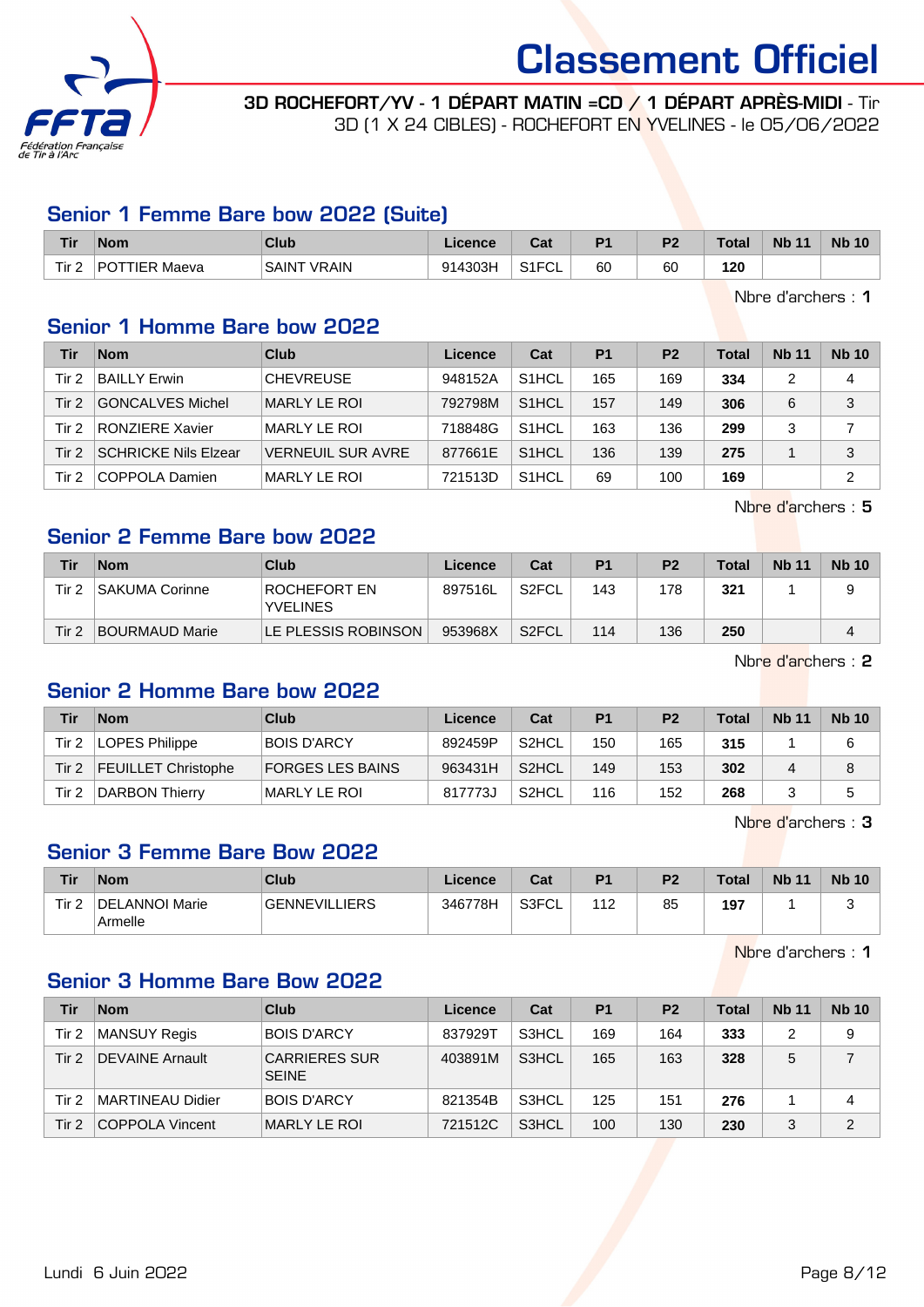

3D ROCHEFORT/YV - 1 DÉPART MATIN =CD / 1 DÉPART APRÈS-MIDI - Tir 3D (1 X 24 CIBLES) - ROCHEFORT EN YVELINES - le 05/06/2022

#### Senior 3 Homme Bare Bow 2022 (Suite)

| <b>Tir</b> | <b>Nom</b>            | <b>Club</b>              | Licence | <b>Tak</b><br>⊍a | D <sub>4</sub> | D0 | $\tau$ otal | <b>N<sub>b</sub></b><br>11 | <b>Nb 10</b> |
|------------|-----------------------|--------------------------|---------|------------------|----------------|----|-------------|----------------------------|--------------|
| Tir 2      | <b>DROUET</b><br>∵Guv | <b>VERNEUIL SUR AVRE</b> | 826261K | S3HCL            | 95             |    | 169         |                            |              |

Nbre d'archers : 5

#### Senior 1 Femme Arc Droit 2022

| <b>Tir</b>       | <b>Nom</b>           | Club                   | ∠icence∶ | ่ ^^+<br>udi | P <sub>1</sub> | P <sub>2</sub>                  | <b>Total</b> | <b>Nb 11</b> | <b>Nb 10</b> |
|------------------|----------------------|------------------------|----------|--------------|----------------|---------------------------------|--------------|--------------|--------------|
| Tir <sub>2</sub> | <b>GERAND Roxane</b> | <b>L'HAY LES ROSES</b> | 723352C  | S1FAD        | 67             | $\overline{\phantom{a}}$<br>. . | 139          |              |              |

Nbre d'archers : 1

## Senior 1 Homme Arc Droit 2022

| Tir   | <b>Nom</b>               | Club                    | Licence | Cat                | P <sub>1</sub> | P <sub>2</sub> | <b>Total</b> | <b>Nb 11</b> | <b>Nb 10</b> |
|-------|--------------------------|-------------------------|---------|--------------------|----------------|----------------|--------------|--------------|--------------|
| Tir 2 | <b>BUON Jeremie</b>      | <b>MAUREPAS</b>         | 809194J | S <sub>1</sub> HAD | 137            | 141            | 278          |              | 4            |
| Tir 2 | <b>LAMBERT Thomas</b>    | <b>FORGES LES BAINS</b> | 931282N | S <sub>1</sub> HAD | 131            | 145            | 276          |              | 4            |
| Tir 2 | <b>BUSSIERE Alban</b>    | <b>BOIS D'ARCY</b>      | 697019E | S <sub>1</sub> HAD | 76             | 120            | 196          |              |              |
| Tir 2 | <b>SAULNIER Aurelien</b> | <b>TRAPPES</b>          | 443955K | S <sub>1</sub> HAD | 110            | 59             | 169          |              |              |

Nbre d'archers : 4

### Senior 2 Femme Arc Droit 2022

| Tir   | <b>Nom</b>            | Club                                   | Licence | Cat                            | P <sub>1</sub> | P <sub>2</sub> | Total | <b>Nb 11</b> | <b>Nb 10</b> |
|-------|-----------------------|----------------------------------------|---------|--------------------------------|----------------|----------------|-------|--------------|--------------|
| Tir 2 | <b>PANTAINE Julie</b> | <b>VOISINS LE</b><br><b>BRETONNEUX</b> | 001368M | S <sub>2</sub> FAD             | 132            | 125            | 257   |              | J            |
| Tir 2 | CHAVAND Florence      | <b>BOIS D'ARCY</b>                     | 886816F | S <sub>2</sub> F <sub>AD</sub> | 89             | 100            | 189   |              |              |

Nbre d'archers : 2

## Senior 2 Homme Arc Droit 2022

| Tir   | <b>Nom</b>                   | Club                | Licence | Cat                | P <sub>1</sub> | P <sub>2</sub> | <b>Total</b> | <b>Nb 11</b> | <b>Nb 10</b> |
|-------|------------------------------|---------------------|---------|--------------------|----------------|----------------|--------------|--------------|--------------|
| Tir 2 | <b>LUCAS Laurent</b>         | <b>BOIS D'ARCY</b>  | 394012Z | S <sub>2</sub> HAD | 151            | 147            | 298          |              | 2            |
| Tir 2 | <b>CRIBLEZ Pierre Alexis</b> | <b>SAINT VRAIN</b>  | 820103S | S <sub>2</sub> HAD | 128            | 153            | 281          |              | 3            |
| Tir 2 | ATAROV Alan                  | <b>BOIS D'ARCY</b>  | 875849K | S <sub>2</sub> HAD | 120            | 143            | 263          |              | 5            |
| Tir 2 | RASPAIL Didier               | LE PLESSIS ROBINSON | 787562W | S <sub>2</sub> HAD | 102            | 81             | 183          |              | າ            |

Nbre d'archers : 4

## Senior 3 Homme Arc Droit 2022

| Tir   | <b>Nom</b>              | Club                          | Licence | Cat   | P <sub>1</sub> | P <sub>2</sub> | <b>Total</b> | <b>Nb 11</b> | <b>Nb 10</b> |
|-------|-------------------------|-------------------------------|---------|-------|----------------|----------------|--------------|--------------|--------------|
| Tir 2 | FARNOUX Jean-Claude     | <b>POISSY</b>                 | 596766J | S3HAD | 160            | 141            | 301          |              | 5            |
| Tir 2 | <b>POPRAWA Francois</b> | <b>BOIS D'ARCY</b>            | 401098B | S3HAD | 121            | 144            | 265          |              | 6            |
| Tir 2 | <b>FENOLL Henri</b>     | SCEAUX-FONTENAY-<br>AUX-ROSES | 828102L | S3HAD | 94             | 114            | 208          |              | 4            |
| Tir 2 | <b>ARCELIN Pierre</b>   | <b>ANTONY</b>                 | 077148G | S3HAD | 79             | 82             | 161          |              |              |

Nbre d'archers : 4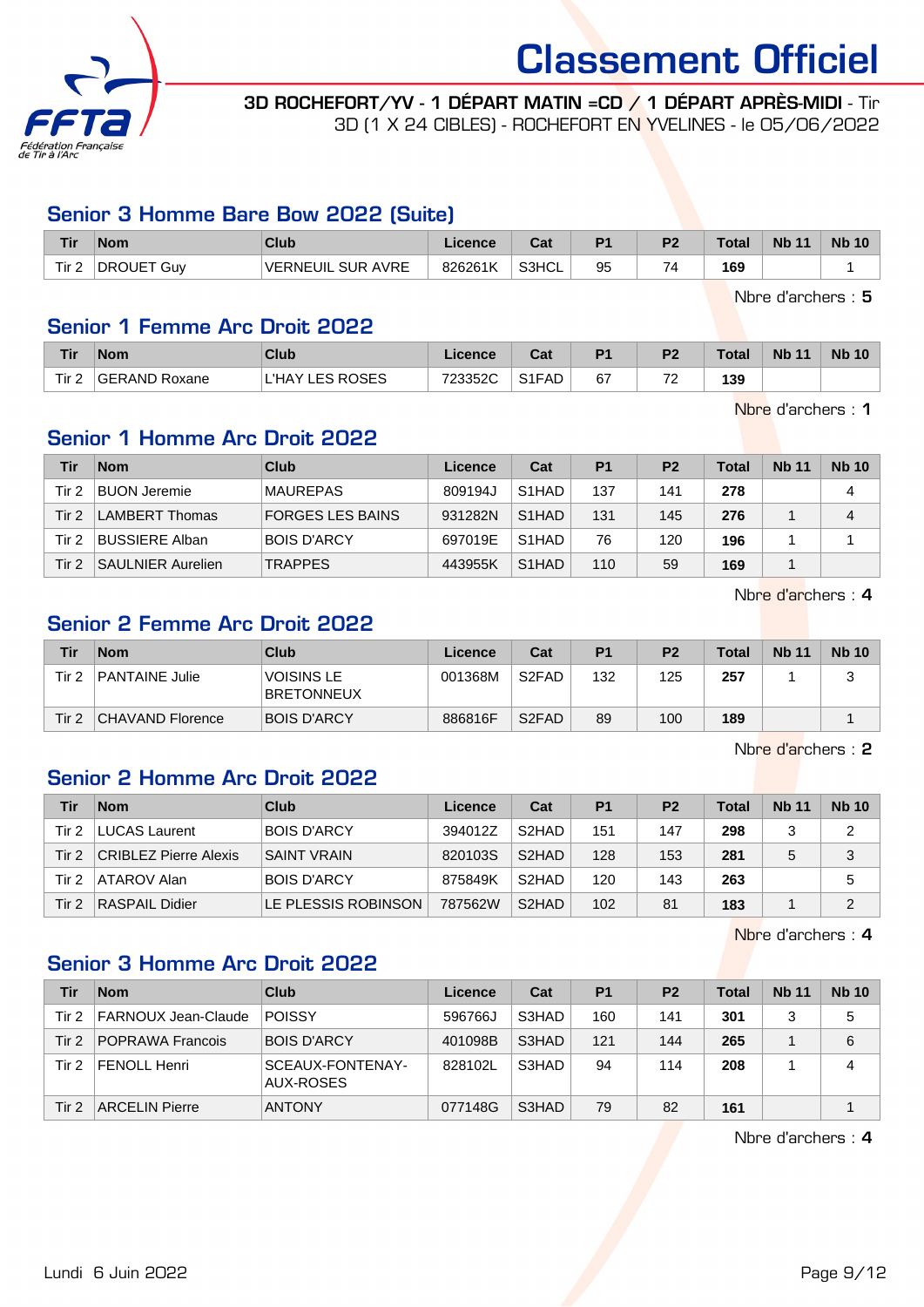

3D ROCHEFORT/YV - 1 DÉPART MATIN =CD / 1 DÉPART APRÈS-MIDI - Tir 3D (1 X 24 CIBLES) - ROCHEFORT EN YVELINES - le 05/06/2022

#### Senior 1 Femme Arc Libre 2022

| Tir              | <b>Nom</b>                      | Club            | Licence | <b>Tak</b><br>cal | D <sub>1</sub>          | D <sub>2</sub> | Total | <b>Nb 11</b> | <b>Nb 10</b> |
|------------------|---------------------------------|-----------------|---------|-------------------|-------------------------|----------------|-------|--------------|--------------|
| Tir <sub>2</sub> | <b>IPFIRSEGAELE</b><br>. Jeanne | <b>SURESNES</b> | 812016B | 0.15<br>1 آ پ     | <u>Оч</u><br>. <u>.</u> | 134            | 255   |              |              |

Nbre d'archers : 1

## Senior 1 Homme Arc Libre 2022

| Tir.  | <b>Nom</b>         | Club                                 | Licence | Cat                | P <sub>1</sub> | P <sub>2</sub> | <b>Total</b> | <b>Nb 11</b> | <b>Nb 10</b> |
|-------|--------------------|--------------------------------------|---------|--------------------|----------------|----------------|--------------|--------------|--------------|
| Tir 2 | <b>BERY Damien</b> | <b>TRAPPES</b>                       | 463742T | S <sub>1</sub> HTL | 207            | 209            | 416          |              |              |
| Tir 2 | MACQUET Vincent    | <b>SCEAUX-FONTENAY-</b><br>AUX-ROSES | 427254G | S <sub>1</sub> HTL | 199            | 216            | 415          |              |              |

Nbre d'archers : 2

## Senior 2 Femme Arc Libre 2022

| Tir   | <b>Nom</b>              | Club               | Licence | Cat                | P <sub>1</sub> | P <sub>2</sub> | Total | <b>Nb 11</b> | <b>Nb 10</b> |
|-------|-------------------------|--------------------|---------|--------------------|----------------|----------------|-------|--------------|--------------|
| Tir 2 | <b>LEROUX Nathalie</b>  | <b>SAUMUR</b>      | 836416Y | S <sub>2</sub> FTL | 207            | 230            | 437   | 10           | 19           |
| Tir 2 | <b>FILLON Sibille</b>   | <b>CHEVREUSE</b>   | 656880A | S <sub>2</sub> FTL | 178            | 218            | 396   | 9            | 10           |
| Tir 2 | LUROT Alexandra         | <b>BOIS D'ARCY</b> | 000073E | S <sub>2</sub> FTL | 172            | 149            | 321   | 2            |              |
| Tir 2 | <b>TOURNOIS Valerie</b> | <b>ANTONY</b>      | 809301A | S <sub>2</sub> FTL | 210            | 174            | 384   | 3            | 15           |
| Tir 2 | DOAN HUU Noriko         | CHATENAY MALABRY   | 887701T | S <sub>2</sub> FTL | 193            | 161            | 354   |              |              |

Nbre d'archers : 5

## Senior 2 Homme Arc Libre 2022

| Tir   | <b>Nom</b>                  | Club               | Licence | Cat                | <b>P1</b> | P <sub>2</sub> | <b>Total</b> | <b>Nb 11</b> | <b>Nb 10</b> |
|-------|-----------------------------|--------------------|---------|--------------------|-----------|----------------|--------------|--------------|--------------|
| Tir 2 | <b>PARISOT Vincent</b>      | <b>ANTONY</b>      | 334626Z | S <sub>2</sub> HTL | 244       | 234            | 478          | 16           | 22           |
| Tir 2 | <b>LEROUX Guy</b>           | <b>SAUMUR</b>      | 836419B | S <sub>2</sub> HTL | 217       | 240            | 457          | 10           | 23           |
| Tir 2 | <b>GARCIA Jorge</b>         | <b>BOIS D'ARCY</b> | 871207P | S <sub>2</sub> HTL | 215       | 223            | 438          | 14           | 12           |
| Tir 2 | <b>TOURNAY Jerome</b>       | <b>ACHERES</b>     | 315935H | S <sub>2</sub> HTL | 217       | 221            | 438          |              | 21           |
| Tir 2 | LUCAS Bruno                 | <b>POISSY</b>      | 883788P | S <sub>2</sub> HTL | 203       | 209            | 412          | 13           | 10           |
| Tir 2 | <b>ZOUBOVITCH Alexandre</b> | <b>BOIS D'ARCY</b> | 982987P | S <sub>2</sub> HTL | 182       | 195            | 377          | 5            | 8            |
| Tir 2 | <b>LUROT Frederic</b>       | <b>BOIS D'ARCY</b> | 791779E | S <sub>2</sub> HTL | 168       | 166            | 334          | 3            | 5            |

Nbre d'archers : 7

### Senior 3 Homme Arc Libre 2022

| Tir   | <b>Nom</b>               | Club                   | ∟icence | ◠؞+<br>vdı. | D <sub>1</sub> | D-      | Total | <b>N<sub>b</sub></b><br>11 | <b>Nb 10</b> |
|-------|--------------------------|------------------------|---------|-------------|----------------|---------|-------|----------------------------|--------------|
| Tir 2 | <b>CHECLAIR Philippe</b> | LE ROI<br><b>MARLY</b> | 817757S | S3HTL       | 162            | .<br>74 | 336   |                            | 10           |

Nbre d'archers : 1

## Senior 1 Femme Arc Chasse 2022

| <b>Tir</b> | <b>Nom</b> | Club | Licence | Cat | D <sub>1</sub> | P <sub>2</sub><br>$\sim$ | <b>Total</b> | <b>Nb 11</b> | <b>Nb 10</b> |
|------------|------------|------|---------|-----|----------------|--------------------------|--------------|--------------|--------------|
|            |            |      |         |     |                |                          |              |              |              |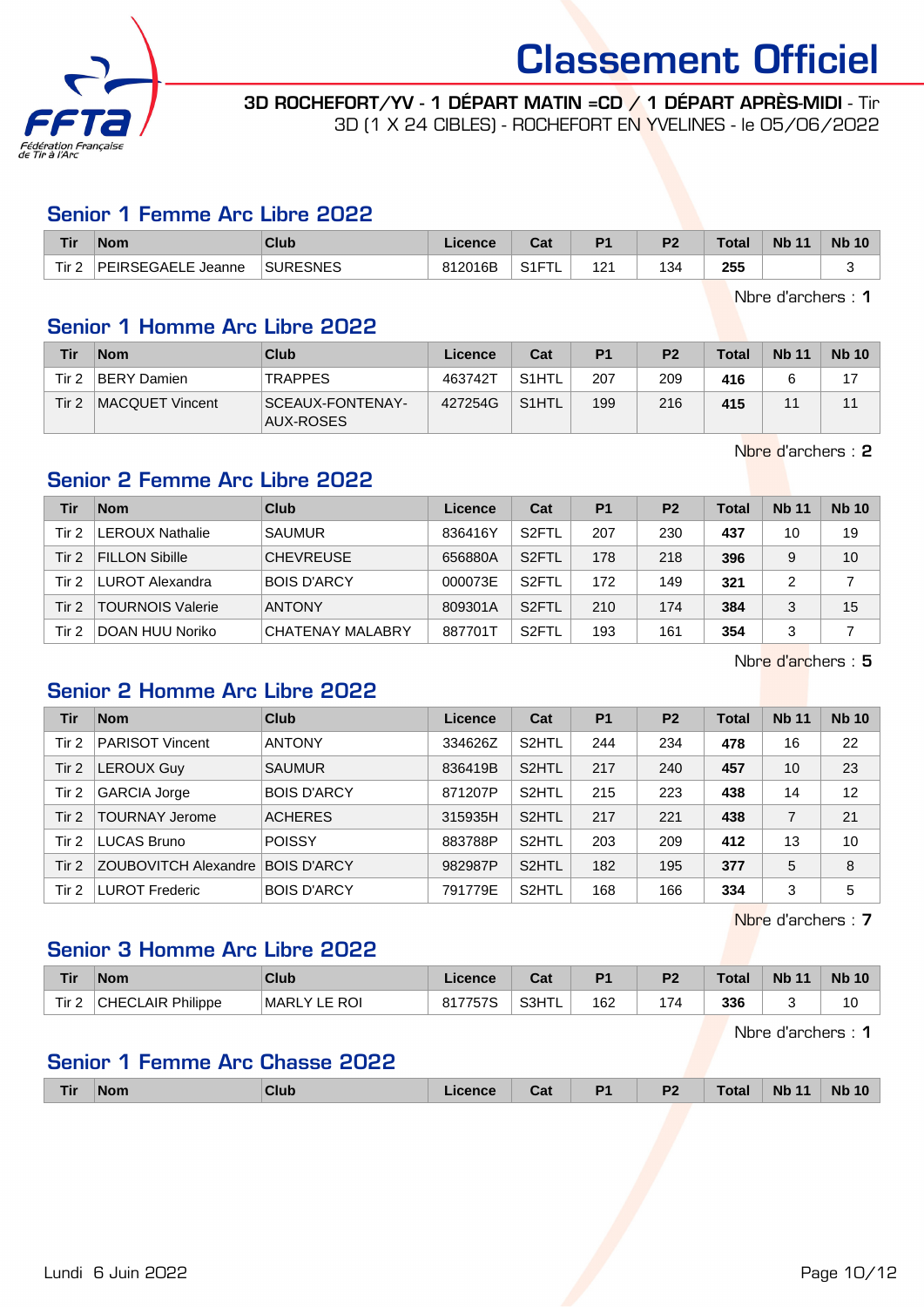

3D ROCHEFORT/YV - 1 DÉPART MATIN =CD / 1 DÉPART APRÈS-MIDI - Tir 3D (1 X 24 CIBLES) - ROCHEFORT EN YVELINES - le 05/06/2022

#### Senior 1 Femme Arc Chasse 2022 (Suite)

| <b>Tir</b>       | <b>Nom</b>              | <b>Club</b>                   | Licence | Cat                            | P <sub>1</sub> | P <sub>2</sub> | Total | <b>Nb 11</b> | <b>Nb 10</b> |
|------------------|-------------------------|-------------------------------|---------|--------------------------------|----------------|----------------|-------|--------------|--------------|
| Tir <sub>2</sub> | BERTHE-AUCEJO<br>Aurore | CARRIERES SUR<br><b>SEINE</b> | 974832A | S <sub>1</sub> F <sub>AC</sub> | 43             | 49             | 92    |              |              |

Nbre d'archers : 1

### Senior 1 Homme Arc Chasse 2022

| Tir   | <b>Nom</b>          | <b>Club</b>   | Licence | Cat                | P <sub>1</sub> | P <sub>2</sub> | <b>Total</b> | <b>Nb 11</b> | <b>Nb 10</b> |
|-------|---------------------|---------------|---------|--------------------|----------------|----------------|--------------|--------------|--------------|
| Tir 2 | STABOLEPSY Geoffrey | <b>ANTONY</b> | 958656T | S <sub>1</sub> HAC | 119            | 115            | 234          |              |              |
| Tir 2 | LIEGEY Kevin        | MARLY LE ROI  | 727857Z | S <sub>1</sub> HAC | 68             | 55             | 123          |              |              |

Nbre d'archers : 2

### Senior 2 Femme Arc Chasse 2022

| Tir              | <b>Nom</b>            | <b>Club</b>     | Licence | $\sim$<br>uai      | D <sub>1</sub> | D <sub>2</sub> | Total | <b>Nb 11</b> | <b>Nb 10</b> |
|------------------|-----------------------|-----------------|---------|--------------------|----------------|----------------|-------|--------------|--------------|
| Tir <sub>2</sub> | <b>CARDON Valerie</b> | <b>MAUREPAS</b> | 859626B | S <sub>2</sub> FAC | 78             | 85             | 163   |              |              |

Nbre d'archers : 1

### Senior 2 Homme Arc Chasse 2022

| Tir   | <b>Nom</b>              | Club                                   | <b>Licence</b> | Cat                | <b>P1</b> | P <sub>2</sub> | <b>Total</b> | <b>Nb 11</b>   | <b>Nb 10</b> |
|-------|-------------------------|----------------------------------------|----------------|--------------------|-----------|----------------|--------------|----------------|--------------|
| Tir 2 | DE L'ESTANG Robin       | <b>FORGES LES BAINS</b>                | 863124D        | S <sub>2</sub> HAC | 175       | 159            | 334          | 3              | 8            |
| Tir 2 | <b>AUCOIN Gilles</b>    | <b>VOISINS LE</b><br><b>BRETONNEUX</b> | 933451W        | S2HAC              | 167       | 164            | 331          | 2              | 9            |
| Tir 2 | <b>PERISSE Loic</b>     | <b>CARRIERES SUR</b><br><b>SEINE</b>   | 252989N        | S <sub>2</sub> HAC | 87        | 102            | 189          |                | 3            |
| Tir 2 | <b>ALLEE Eric</b>       | <b>VILLEMOISSON</b>                    | 015734C        | S <sub>2</sub> HAC | 132       | 163            | 295          |                | 3            |
| Tir 2 | <b>BARILLON Olivier</b> | <b>CARRIERES SUR</b><br><b>SEINE</b>   | 979155Z        | S <sub>2</sub> HAC | 59        | 76             | 135          |                | 4            |
| Tir 2 | <b>FOURNIER Alain</b>   | <b>VILLEMOISSON</b>                    | 877703A        | S2HAC              | 117       | 136            | 253          | $\overline{2}$ | 2            |
| Tir 2 | <b>DUFOUR Olivier</b>   | L'HAY LES ROSES                        | 969172Y        | S <sub>2</sub> HAC | 96        | 84             | 180          |                | 5            |

Nbre d'archers : 7

#### Senior 3 Femme Arc Chasse 2022

| Tir                 | <b>Nom</b>         | Club                      | <b>Licence</b> | <b>DAL</b><br>⊍a | P <sub>1</sub> | P <sub>2</sub> | <b>Total</b> | <b>Nb 11</b> | <b>Nb 10</b> |
|---------------------|--------------------|---------------------------|----------------|------------------|----------------|----------------|--------------|--------------|--------------|
| $T$ ir $2$<br>III ∠ | TREVISANI Brigitte | <b>LES ROSES</b><br>L'HAY | 678806H        | S3FAC            | 97             | --             | 174          |              |              |

Nbre d'archers : 1

## Senior 3 Homme Arc Chasse 2022

| Tir   | <b>Nom</b>      | Club                            | Licence | Cat   | P <sub>1</sub> | P <sub>2</sub> | <b>Total</b> | <b>Nb 11</b> | <b>Nb 10</b> |
|-------|-----------------|---------------------------------|---------|-------|----------------|----------------|--------------|--------------|--------------|
| Tir 2 | BOST Rene       | <b>HONFLEUR</b>                 | 206865D | S3HAC | 192            | 166            | 358          |              | 11           |
| Tir 2 | MAUVAIS Patrick | ROCHEFORT EN<br><b>YVELINES</b> | 744319T | S3HAC | 169            | 142            | 311          |              | 6            |
| Tir 2 | LANCIAL Laurent | <b>ANTONY</b>                   | 456258H | S3HAC | 160            | 157            | 317          |              |              |